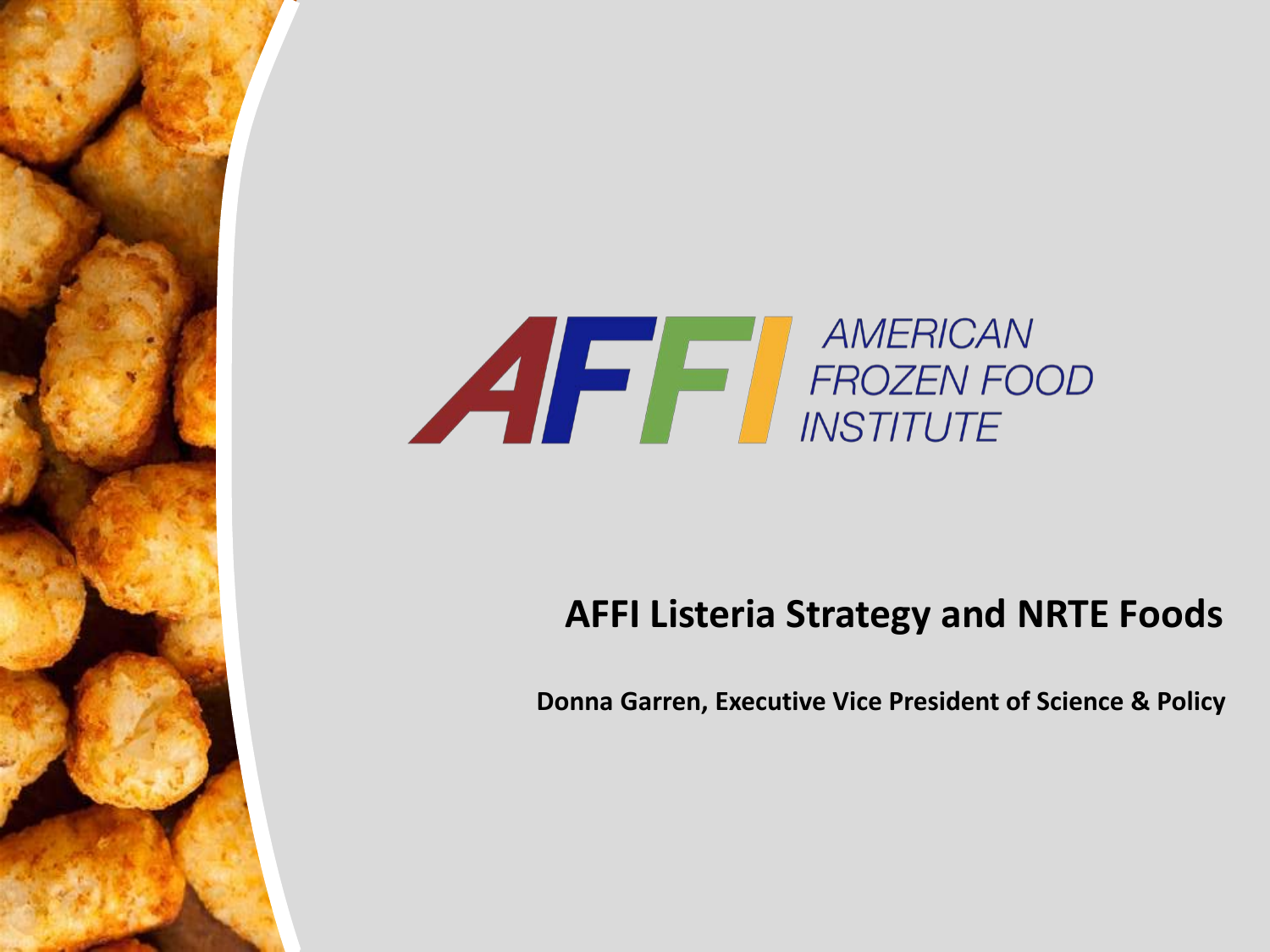#### **Mission**

 AFFI is the member-driven national trade association that advances the interest of all segments of the frozen food and beverage industry.

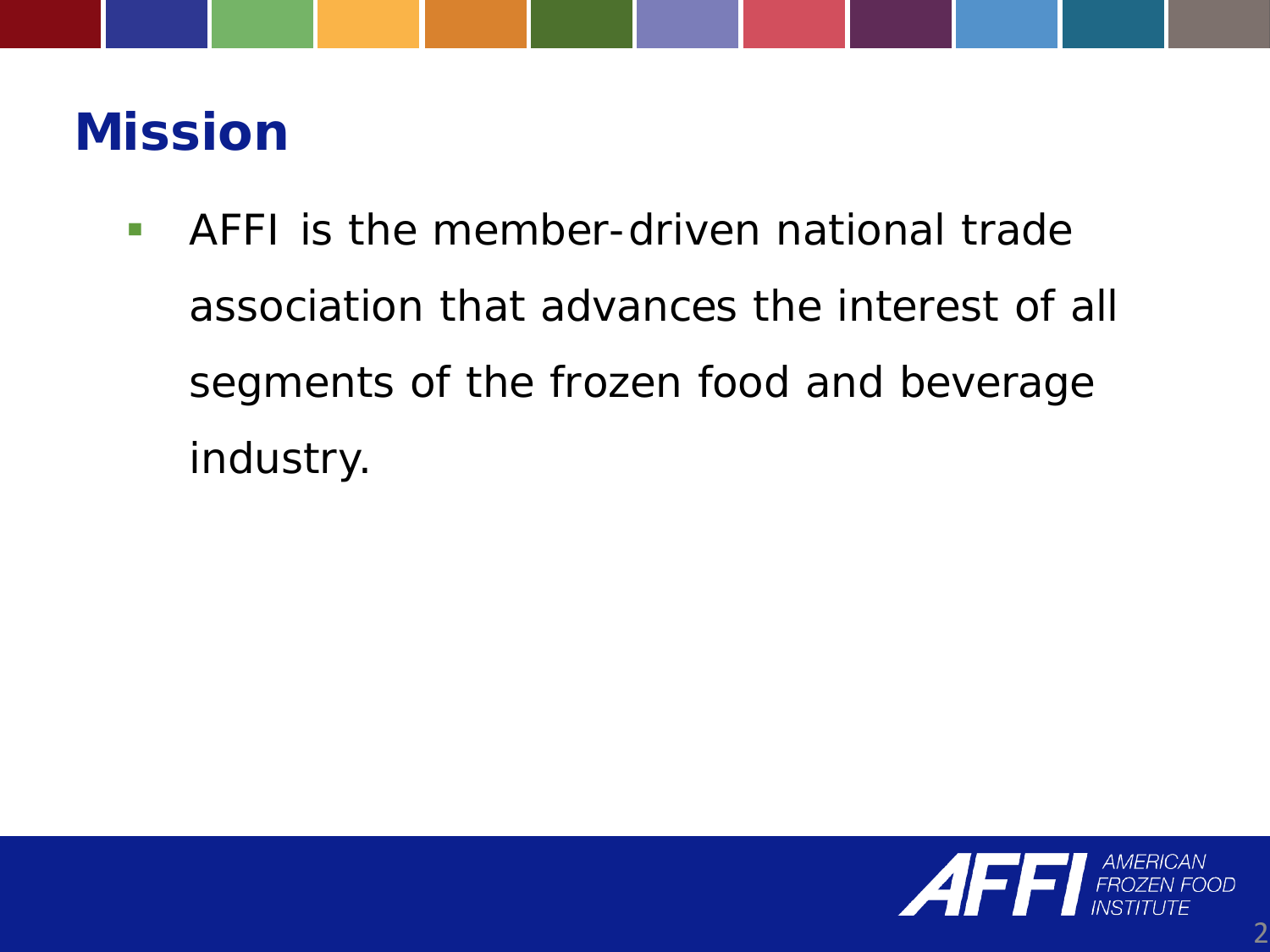# **Goal #1 Advance Food Safety**

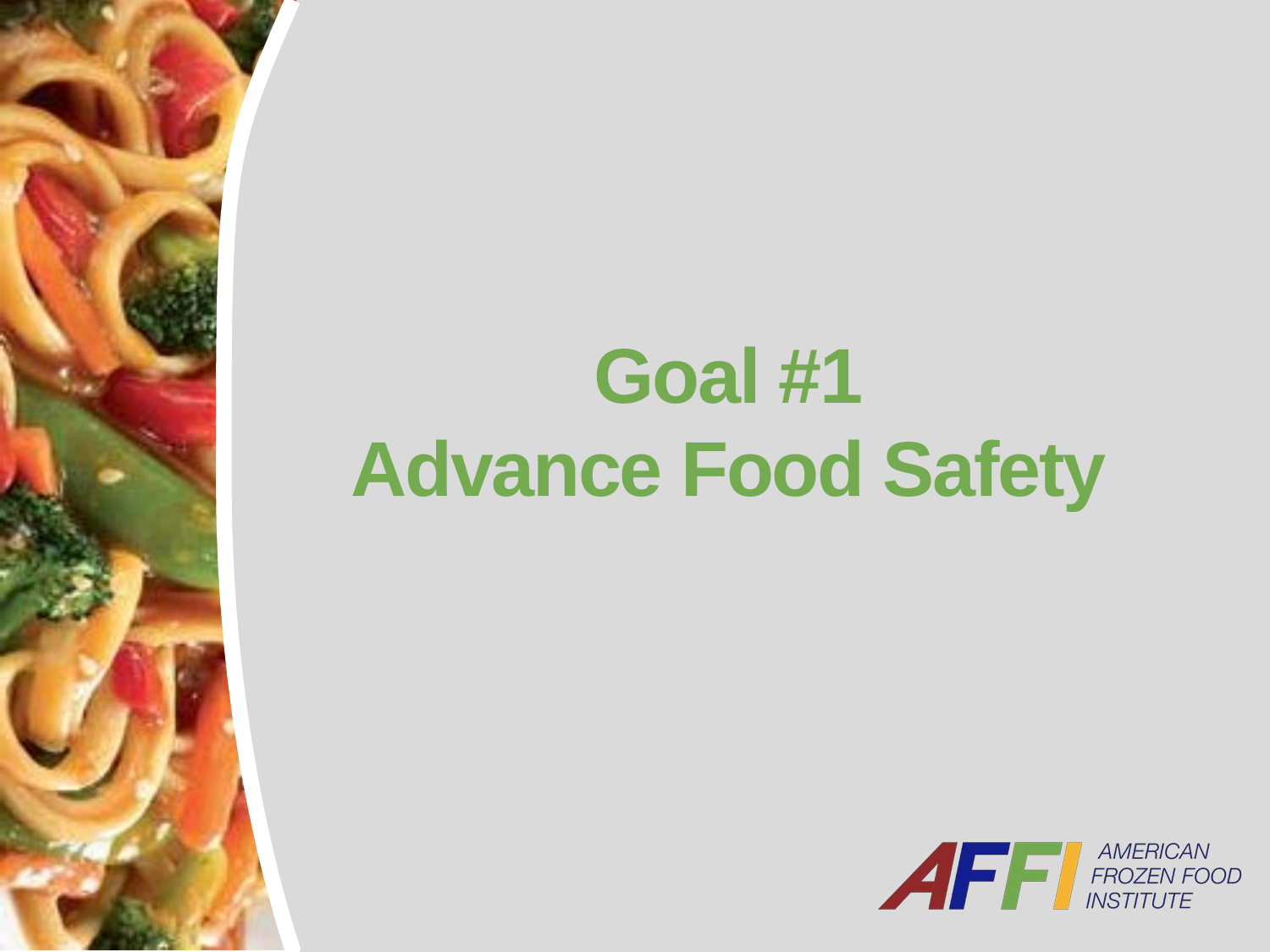## **AFFI** *Listeria* **Goals**

- 1) Minimize incidence of *Listeria monocytogenes* in frozen foods.
- 2) Secure a practical, science-based regulatory approach that:
	- **Protects public health**
	- **Reduces regulatory** jeopardy
	- **Affords companies time to** invest and implement best practices



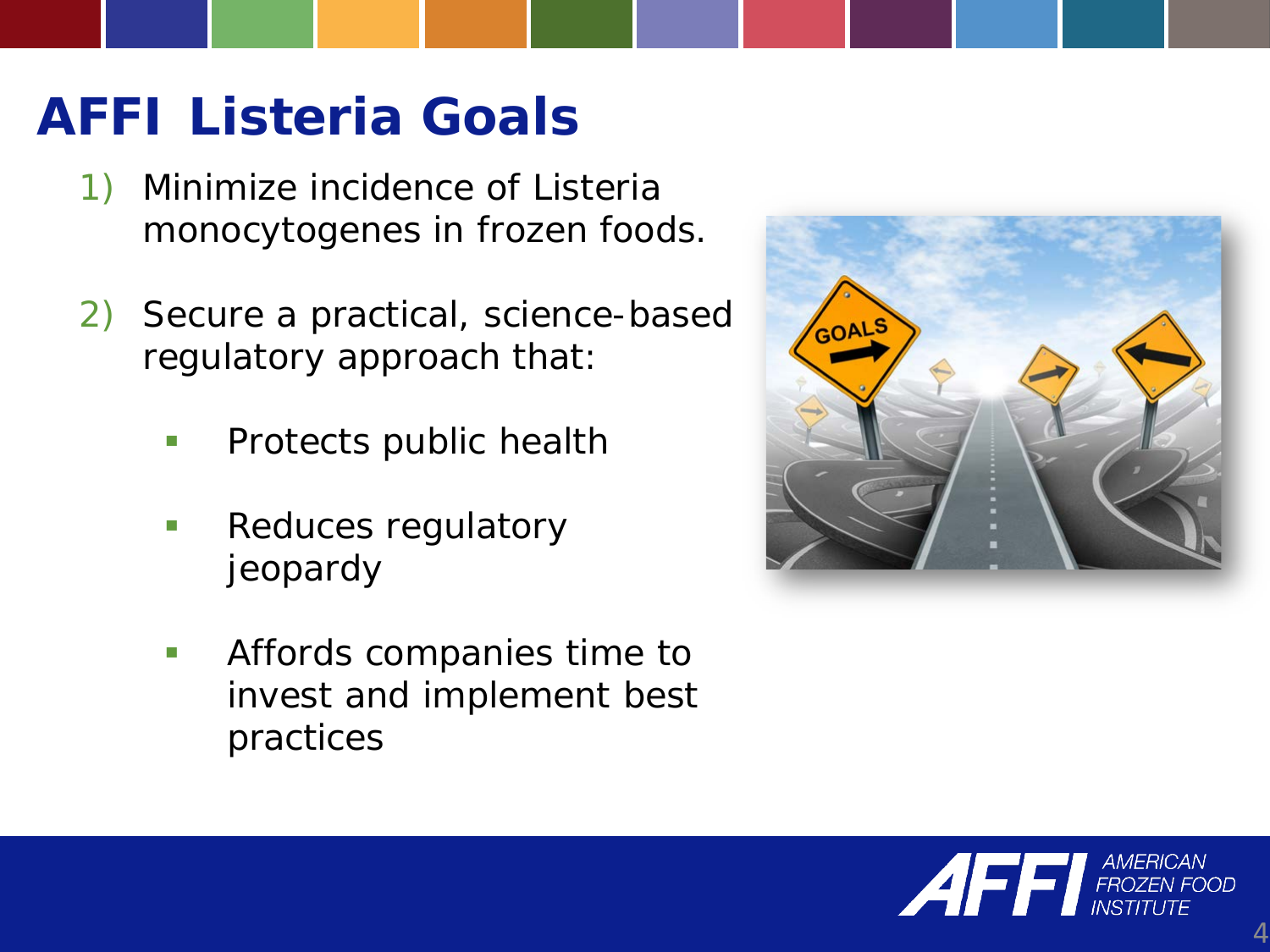#### **AFFI's Approach**

- 1) Conduct scientific research to understand *listeria* in frozen food facilities.
- 2) Develop and share best food safety practices that will provide the frozen food industry with specific food safety protocols.



Determine effective labeling strategies and supporting education to best inform consumers about the importance of following cooking instructions for safety and quality.

Can this help preserve NRTE food category?

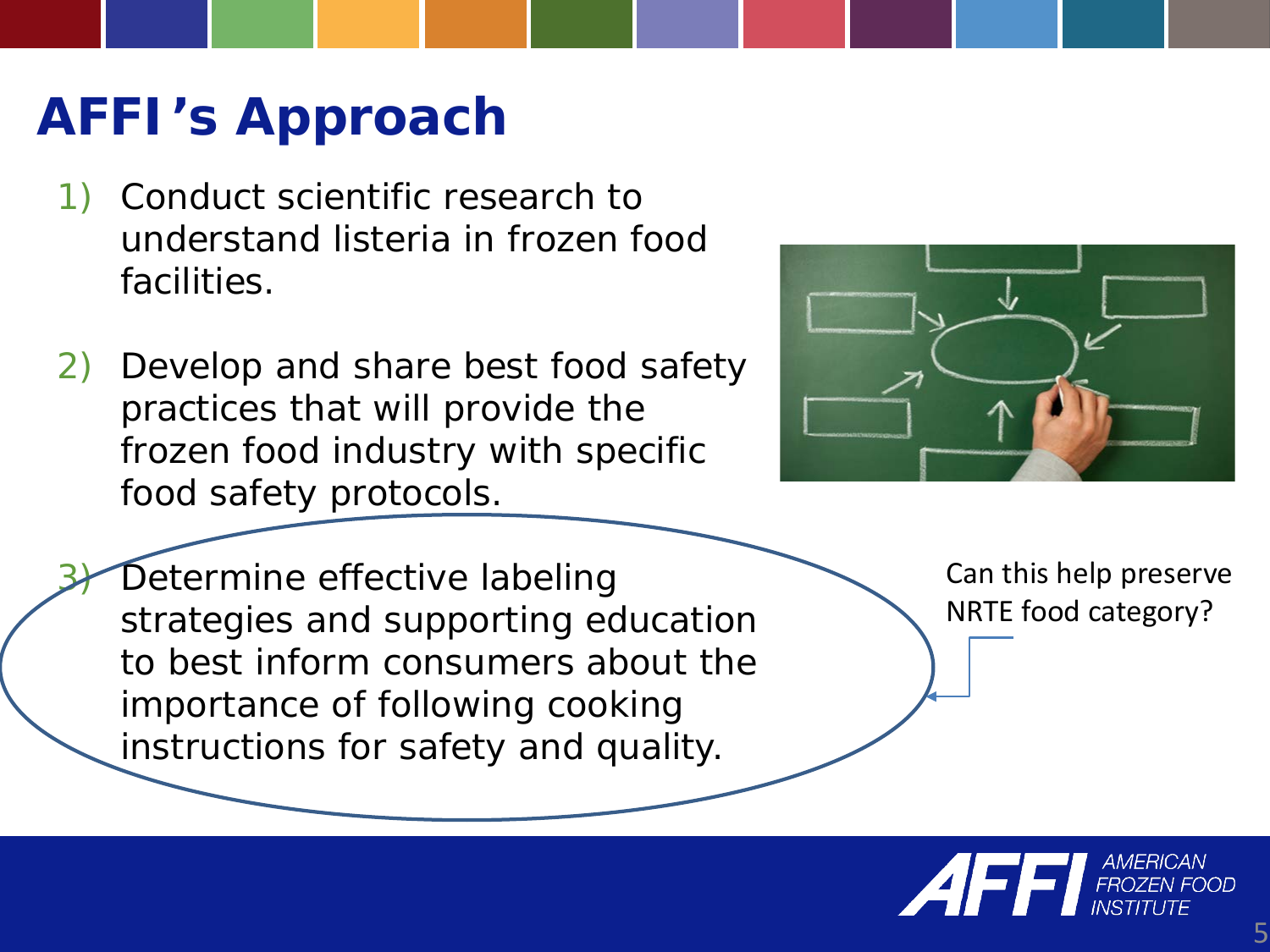

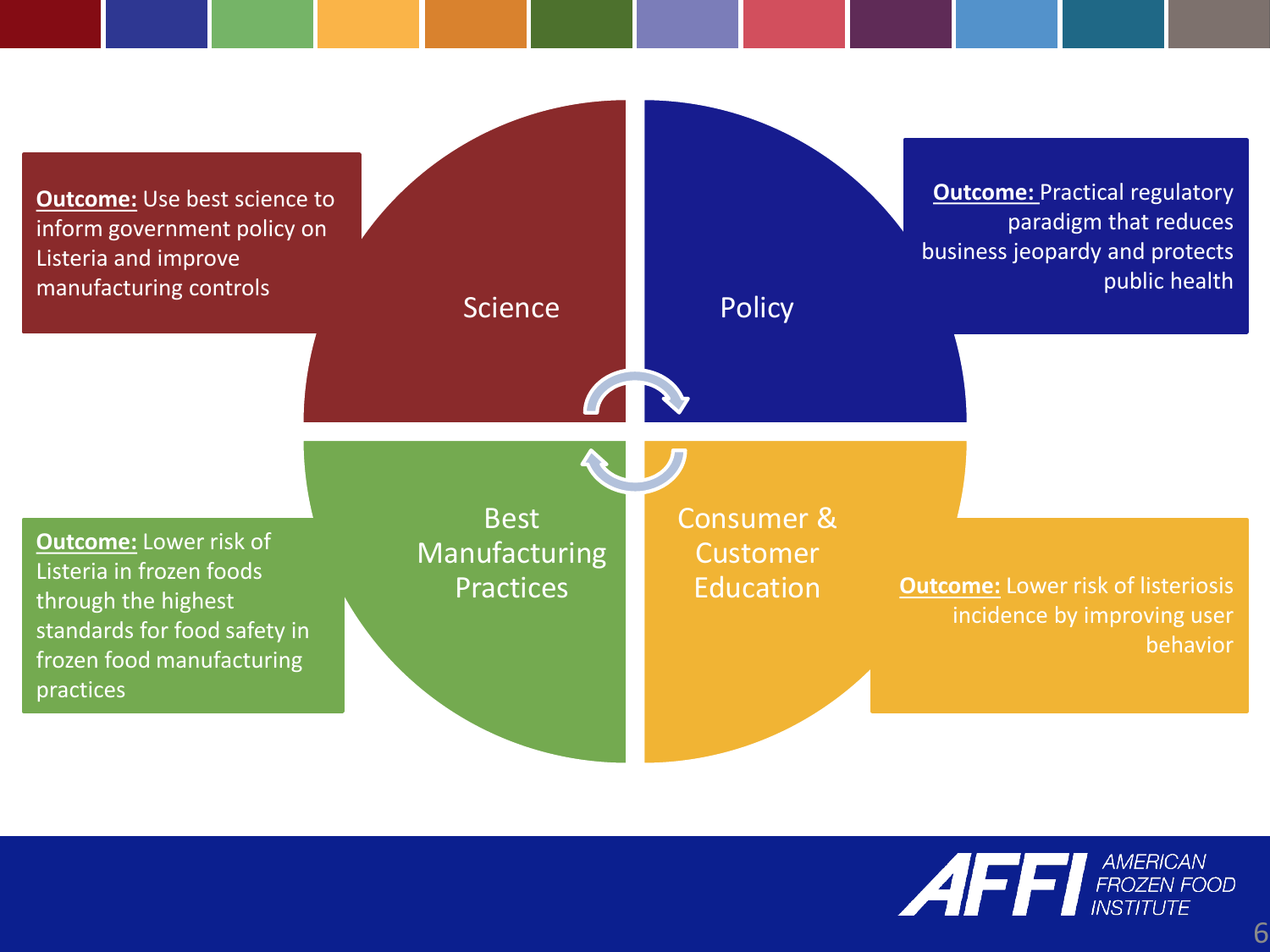## **Scientific Research –** *Public Health Consequences of Foodborne Listeriosis*

**AFFI's Frozen Food Foundation is working** with Dr. Craig Hedberg of the University of Minnesota to determine the consumer exposure to *Lm* from all food sources to understand the true public health consequences of foodborne listeriosis.

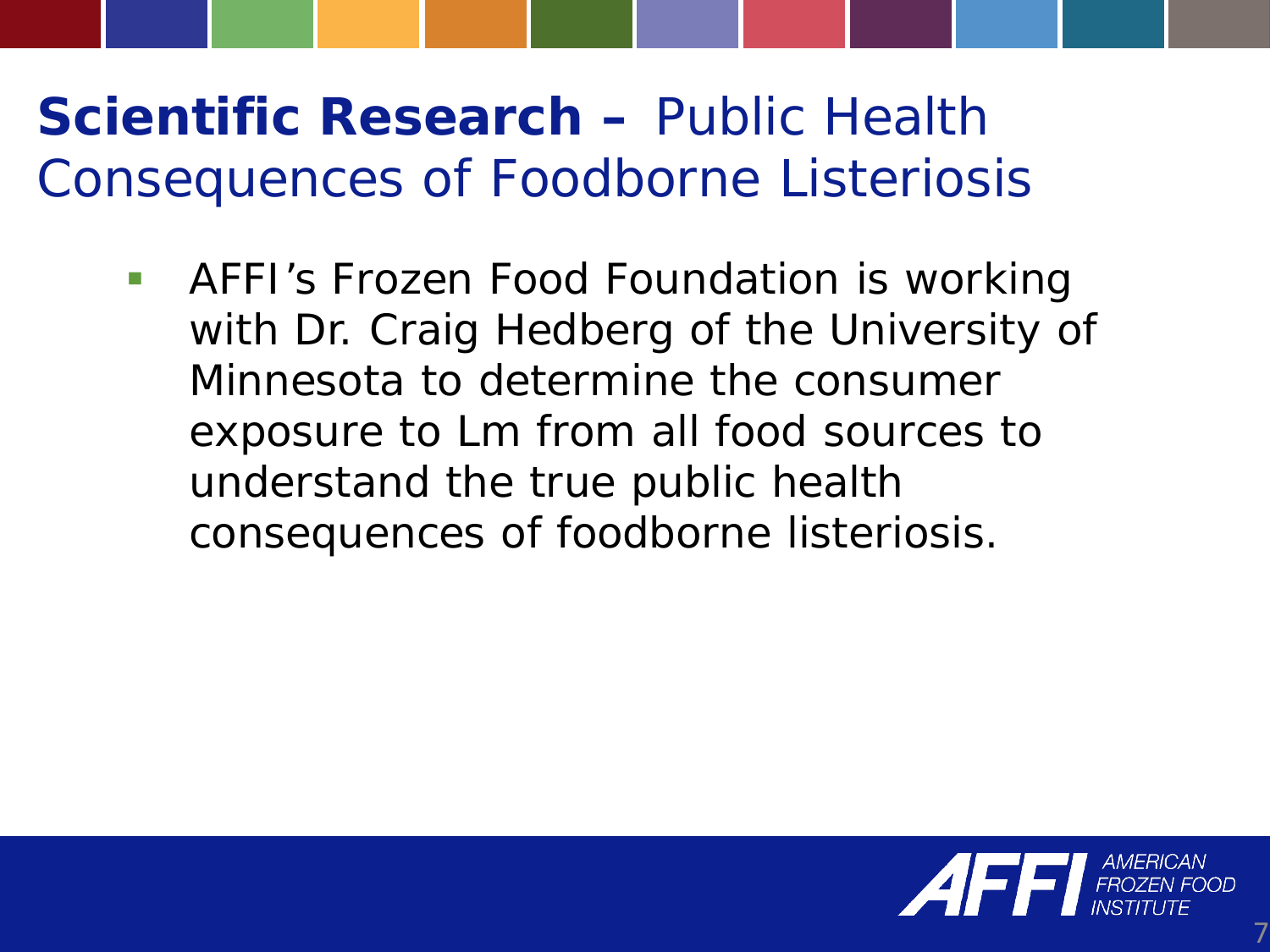#### **Consumer Research**

#### **Explore**

Examine consumers' frozen food behavior and understand the underlying causes of unsafe food preparation practices.



#### **Test**

Determine which label and/or language is most likely to encourage consumers to read cooking instructions on frozen food packaging (specifically on vegetables, pizza, singleserve or multi-serve entrée).

#### **Assess**

Identify key messages for educating vulnerable subpopulations about the importance of following packaged cooking instructions for optimal quality and safety.